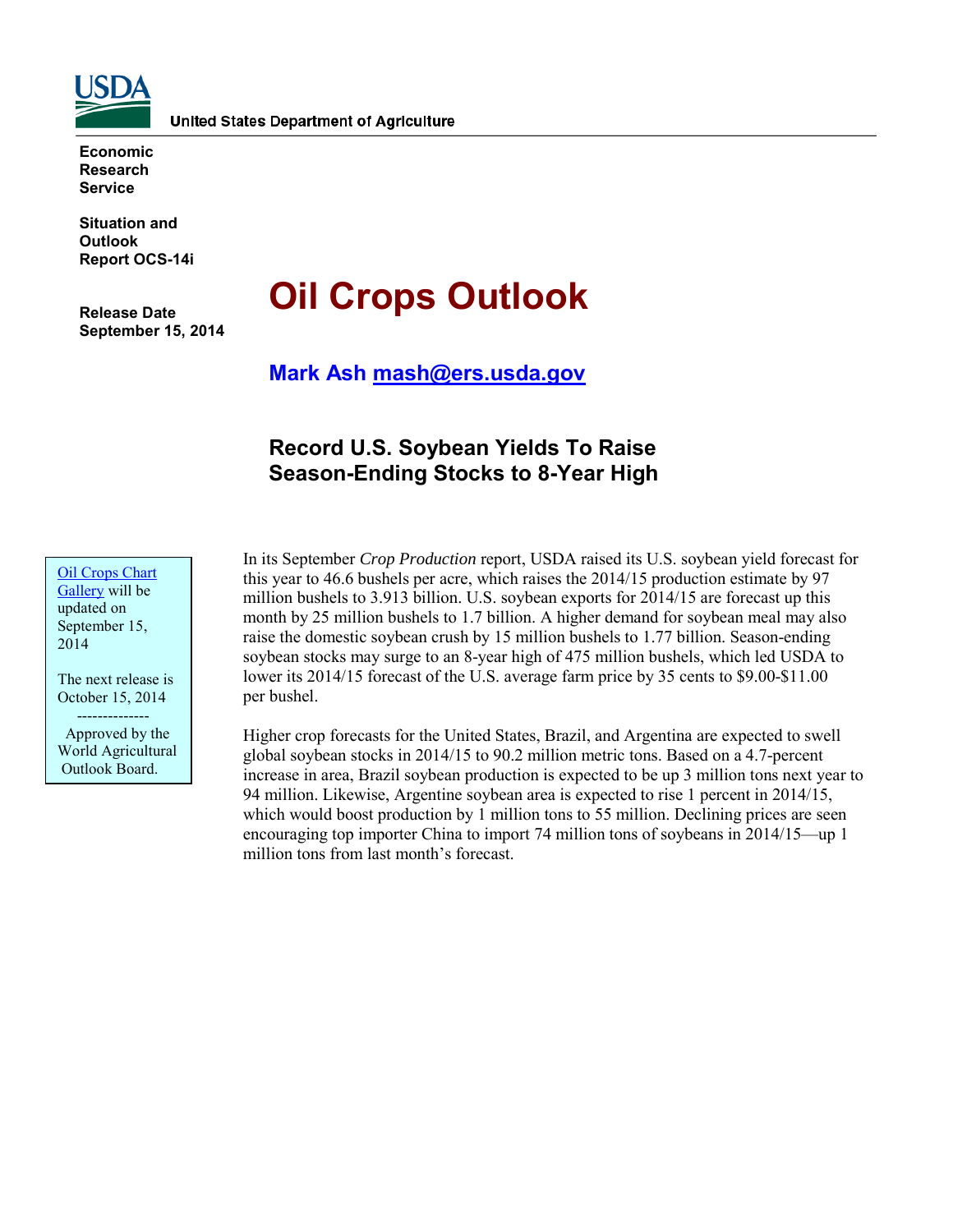# **Domestic Outlook**

### *Fine Summer Weather Swells U.S. Soybean Yields*

Precipitation was 50-100 percent above normal for much of the Midwest in August. Coupled with seasonally normal temperatures, the moisture provided nearly ideal growing conditions for soybeans throughout the main period of pod development. In its September *Crop Production* report, USDA raised its 2014 soybean yield forecast to 46.6 bushels per acre. September yield increases for Illinois, Missouri, South Dakota, and Iowa accounted for more than half of this month's production gain. Crop yields are reduced only for Kansas and South Carolina, where dryness has worsened. Record yields are now anticipated for 7 of the top 10 soybeanproducing States.

A higher soybean yield raises the U.S. production estimate for 2014/15 by 97 million bushels to 3.913 billion. This year's output would eclipse the previous record (2009/10) by 16 percent. Soybean harvesting is well underway in Louisiana, Mississippi, and Arkansas and will spread throughout the Midwest over the next few weeks.

An ample U.S. supply of soybeans may garner most of the gains in world trade in the new marketing year. U.S. exports for 2014/15 are forecast up this month by 25 million bushels to 1.7 billion. A higher demand for soybean meal may also raise the domestic soybean crush by 15 million bushels to 1.77 billion. Based on strong sales to date, U.S. exports of soybean meal are forecast 250,000 short tons higher to a prospective record 12 million. Although soybean use is forecast up to an all-time high, season-ending stocks may surge to an 8-year high of 475 million bushels.

The outlook for a growing surplus of soybeans led USDA to lower its 2014/15 forecast of the U.S. average farm price by 35 cents to \$9.00-\$11.00 per bushel. In August and September, domestic shortages of soybean meal sparked a sharp price increase, with prices in recent days as high as \$575-\$585 per short ton. However, the rally should soon be cut short by the impending new-crop harvest. The 2013/14 average price for soybean meal was revised up to \$490 per ton, but the abundant crop is seen pressuring the 2014/15 average price \$10 per short ton lower to \$330- \$370. Likewise, larger supplies of soybean oil are forecast to lower the 2014/15 average price by 1 cent to 34-38 cents per pound.

#### *Southeast Dryness Likely Trimmed Peanut Yields*

Crop conditions for peanuts deteriorated in August as dryness worsened in Georgia, Alabama, and the Florida Panhandle area. As of September 7, only 57 percent of peanuts were rated in good-to-excellent condition down from 68 percent on August 10. This month, USDA forecast a lower U.S.-average yield for peanuts at 3,800 pounds per acre and reduced the crop forecast by 107.5 million pounds. The U.S. peanut crop for 2014/15 is now seen slightly less than 5 billion pounds.

Peanut supplies, however, will remain comparatively large in 2014/15, which will support domestic use and exports throughout the year. Season-ending stocks may stay level with beginning stocks, which ended 2013/14 at 1.86 billion pounds.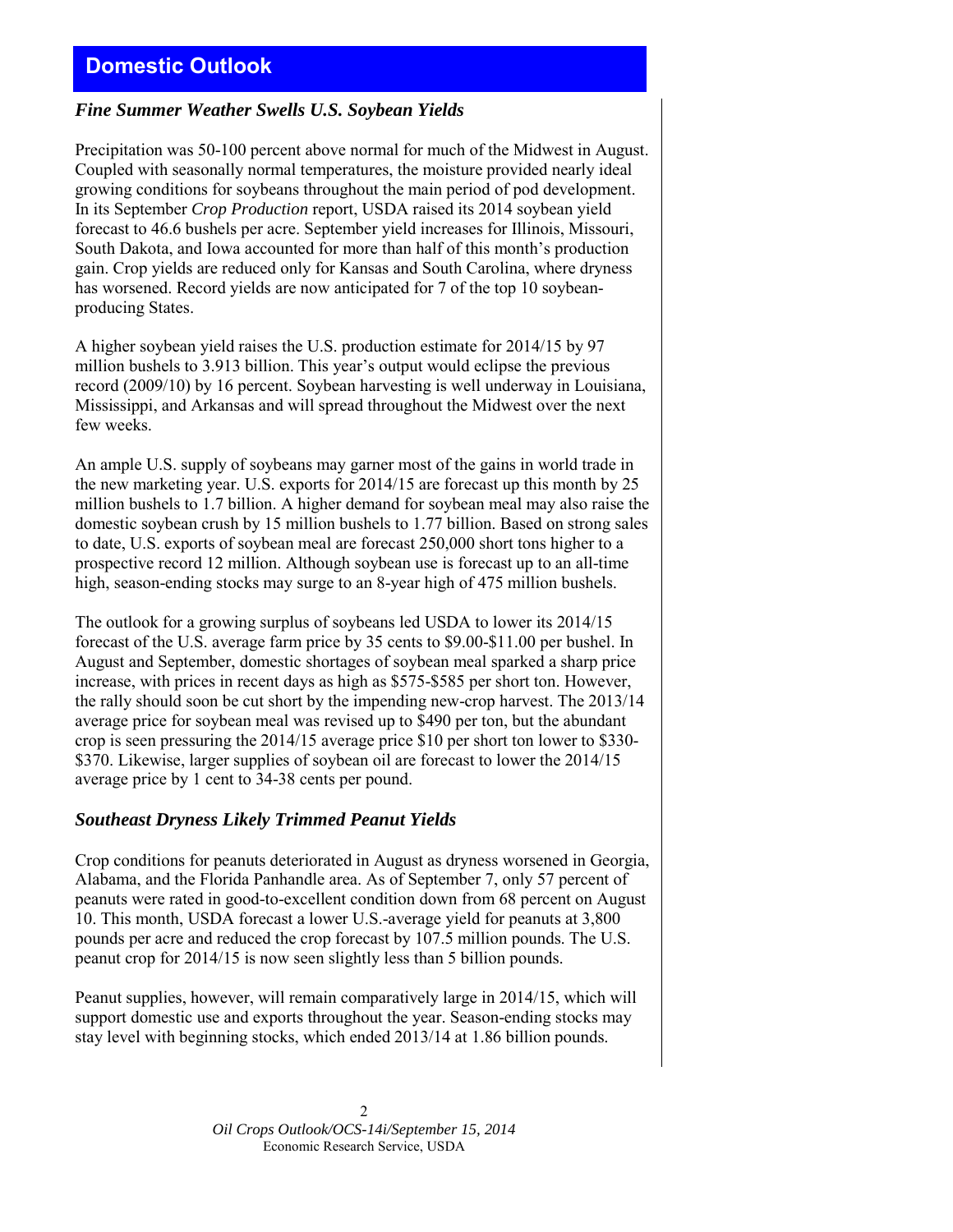For the cotton crop, conditions also deteriorated in the Southeast in August contributing to lower yields. And, based on administrative data, USDA lowered its sown acreage estimate for U.S. cotton by 359,000 acres to 11 million. Both factors contributed to a lower forecast of 2014/15 cottonseed production. Forecast cottonseed output is lowered 313,000 short tons this month to 5.5 million, but that would still be a 30-percent increase from last year. Harvesting in Texas was 13 percent completed as of September 7. The crop reduction is expected to curtail increases in the cottonseed crush and feed use. Prices for cottonseed, however, will be pressured by an unusually large supply of soybeans.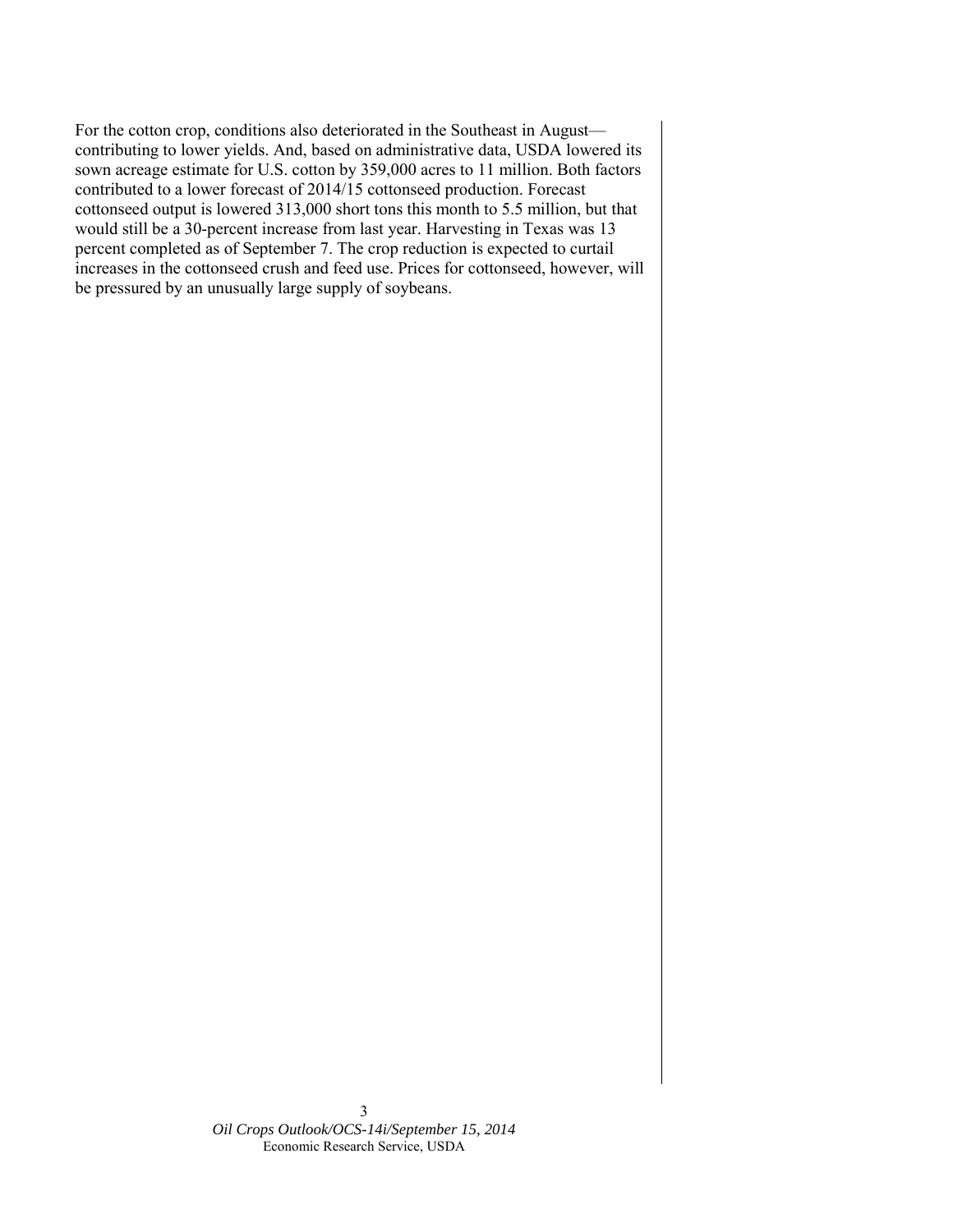## *Economic Forces Sustain Soybean Area Gains in Brazil and Argentina*

The 2014/15 forecast of global soybean production increased 6.4 million metric tons from last month to 311.1 million. Aside from forecasting an increase for the United States, USDA also raised crop forecasts for Brazil and Argentina. This growth in production may lead to a swelling of global soybean stocks next year to 90.2 million tons—up 4.6 million from last month and a 35-percent increase from 2013/14.

Soybean planting in Brazil will begin by the end of September. Compared with prices a year ago, cash prices for soybeans in Brazil are down only marginally. In contrast to the recent plunge in U.S. prices, the decline in Brazil is less acute. In center-west Brazil, current soybean prices are more than adequate to cover variable costs and farmers have already sold a major portion of their prospective crop at these values. Brazilian corn prices, however, have weakened faster. In southern Brazil, soybeans are likely to gain area from the summer corn crop as its expected earnings are clearly preferable. Brazil soybean area for 2014/15 is now seen expanding by 4.7 percent to 31.5 million hectares.

As a consequence, Brazil soybean production is expected 3 million tons higher this month to 94 million. An improved supply could raise Brazil soybean exports for 2014/15 to 46.7 million tons, up from last month's forecast of 45 million and 2013/14 shipments of 46.4 million. Domestic soybean crushing could improve to 37.6 million tons versus 36 million in 2013/14. Despite rising soybean use, higher stocks in Brazil are likely with a larger crop and strong U.S. competition.

In Argentina, a deteriorating economy is only reinforcing the incentive to grow soybeans, with few attractive alternatives. Argentine farmers favor soybeans because of its low input costs, particularly on leased cropland. This is an important consideration, as farmers rely on old-crop sales to finance crop planting. And, with prospects for a record U.S. harvest, Argentine corn prices have slumped and dampened the enthusiasm to sow that crop. The heavy rains that inundated parts of Buenos Aires province in August may also set back the planting of corn and sunflowerseed—which usually starts in September. Argentine soybean area is expected to rise 1 percent in 2014/15 to 20 million hectares—up 400,000 hectares from last month. A higher Argentine area for soybeans is seen boosting 2014/15 production by 1 million tons to 55 million. All of this month's production increase for Argentina is likely to push its soybean inventories even higher. Argentine soybean stocks may grow to exceed those in Brazil by more than one-third but with a crop that is 40 percent smaller than its neighbor's.

At a time when Argentine exports of soybean meal should dominate world trade, shipments have been sluggish. Some blame can be attributed to recent strikes by port workers and truckers in Argentina, although processors have also had difficulty acquiring soybeans. The Government defaulted on bond payments in July and raised the likelihood of another devaluation of the peso. The official exchange rate is now overvalued by 70 percent against the market rate. Despite ample stocks and a dimming price outlook, farmers are withholding soybean sales until they need to pay necessary crop expenses. USDA lowered its 2013/14 forecast of Argentine

> 4 *Oil Crops Outlook/OCS-14i/September 15, 2014* Economic Research Service, USDA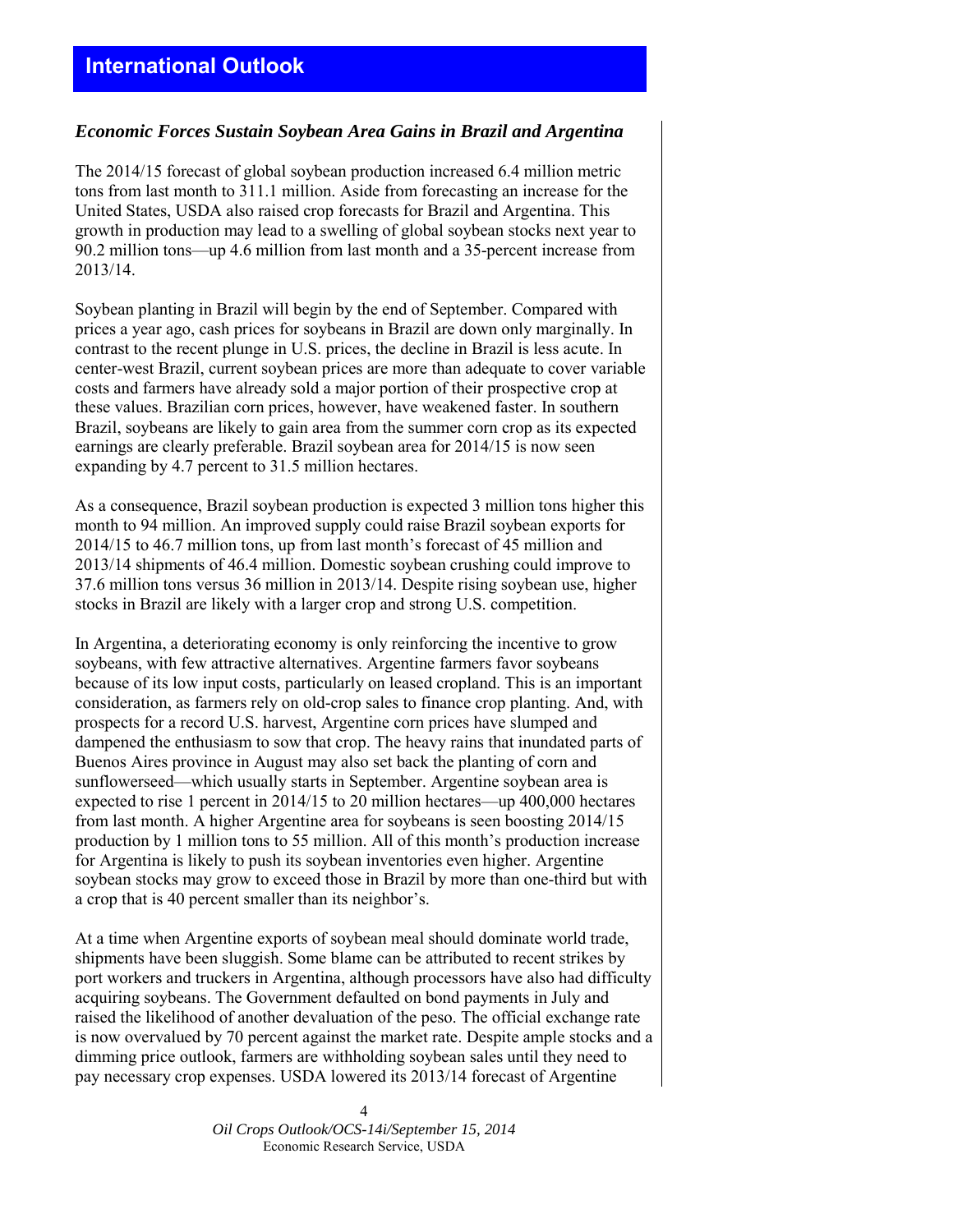soybean meal exports this month by 1.3 million tons to 25.7 million. The disappointing pace may be partly responsible for a recent spike in U.S. soybean meal prices.

Soybean importers should soon display a response to falling prices. Top importer China is seen importing 74 million tons of soybeans in 2014/15—up 1 million tons from last month's forecast. Even if soybean imports do not get used immediately in China, a declining price trend makes processors more comfortable to accumulate stocks. Feed demand in China could accelerate eventually as profit margins for hog producers appear to be on the upswing. Consumption of soybean meal in China may also be stimulated by new import restrictions on corn distiller's grains, which would otherwise reduce the availability of feed protein. For the EU—which is harvesting its own record-sized oilseed crops—smaller import gains are seen for soybeans.

## *All-Time High EU Rapeseed Crop Supports Global Supply*

Global rapeseed production for 2014/15 is forecast 337,000 tons higher this month to 70.7 million as higher yields for the EU offset a lower yield estimate for Canada. Although global production may decline 467,000 tons from last year, total supplies will expand due to a 2.2-million-ton increase in carryover stocks.

It was quite wet throughout Europe in July and August but rapeseed harvesting has advanced well. EU rapeseed yields have been excellent, particularly for France, Germany, and the Czech Republic. With rapeseed area expanding by only 1 percent this year, higher yields are primarily responsible for an 11-percent increase in EU production from a year ago. USDA's forecast of EU rapeseed production was raised by 750,000 tons this month to 23.4 million. The higher domestic supplies could trim EU imports in 2014/15 to 2.6 million tons from 3.5 million in 2013/14. Limited prospects for growth in the EU rapeseed crush may boost season-ending stocks to 2.6 million tons. Nevertheless, EU vegetable oil production may expand to a record high this season.

In Canada, canola swathing is underway but harvest progress is delayed with the recent cool and wet weather. The Canadian Prairies have received above-normal rainfall this year (excluding the Peace River Valley region of Alberta, where it has been drier than average). Excessive rains in June in southeastern Saskatchewan and southwestern Manitoba caused scattered ponding in fields, damaging yield potential. On account of a lower yield outlook, the 2014/15 production forecast for Canada declined 550,000 tons this month to 14.7 million. But the impact on total supplies is cushioned by a large inventory. Carryover stocks from 2013/14 totaled 2.4 million tons, up from 588,000 tons a year earlier.

## *Ample Rains Lead to Record-High Yields for EU Sunflowerseed*

Global production of sunflowerseed for 2014/15 is raised slightly this month to 40.5 million tons. Expectations of a larger EU crop have offset declines for Argentina and Bolivia.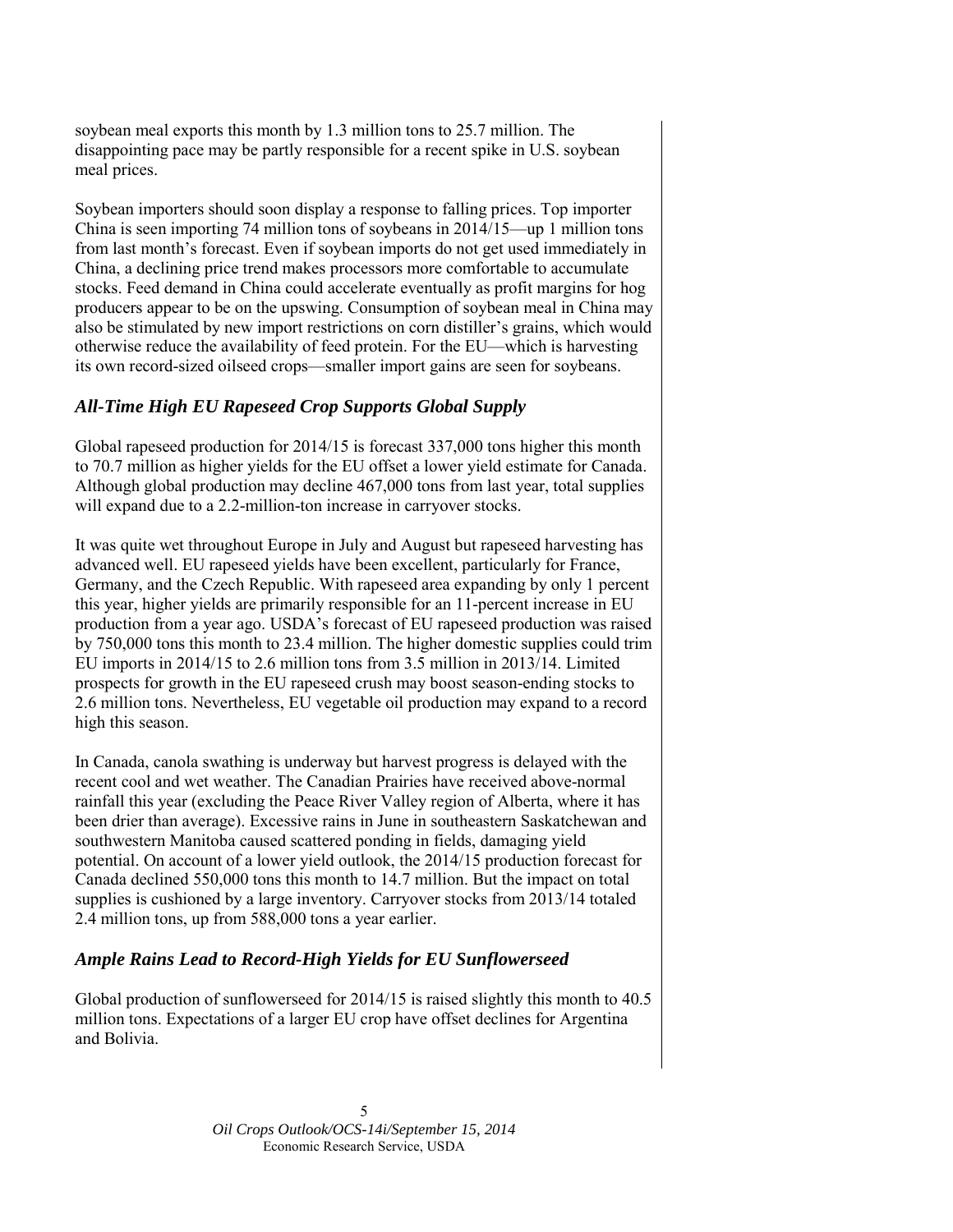Except for Spain, Europe has seen moderate temperatures and abundant moisture this summer, which has greatly benefited sunflowerseed crops. Excellent sunflowerseed harvests are anticipated for Romania, Bulgaria, Hungary, and France, which collectively account for more than 80 percent of the EU output. Higher yields in 2014/15 are forecast to raise EU sunflowerseed production by more than 400,000 tons this month to 8.4 million—the third-highest amount ever. The EU crop would be down 6 percent from last year's record solely due to a decline in harvested area. The EU sunflowerseed crush could stay comparatively high at 7.2 million tons.

Planting delays are seen trimming the Argentine sunflowerseed area for 2014/15 this month by 100,000 hectares to 1.5 million. As of mid-September, about 18 percent of the area had been sown. Although a rebound in yields is likely to raise Argentine sunflowerseed production from a disappointing 2013/14 harvest, production is forecast 200,000 tons lower to 2.7 million. A smaller increase is expected to limit the increase in season-ending stocks.

## *Precipitation Deficits May Curtail China Peanut Crop*

Nearly half of China's peanut crop is centered in the North China Plains provinces of Shandong, Henan, and Hebei. After a 2-month dry spell in the region this summer, cumulative precipitation for the year is at least one-third below the average. The dry spell is expected to trim peanut yields and reduce USDA's forecast of the 2014/15 peanut crop this month by 500,000 tons to 16.5 million. Lower output is expected to reduce domestic use and exports of peanuts in 2014/15. With a good U.S. harvest, China's imports of peanuts may also increase moderately.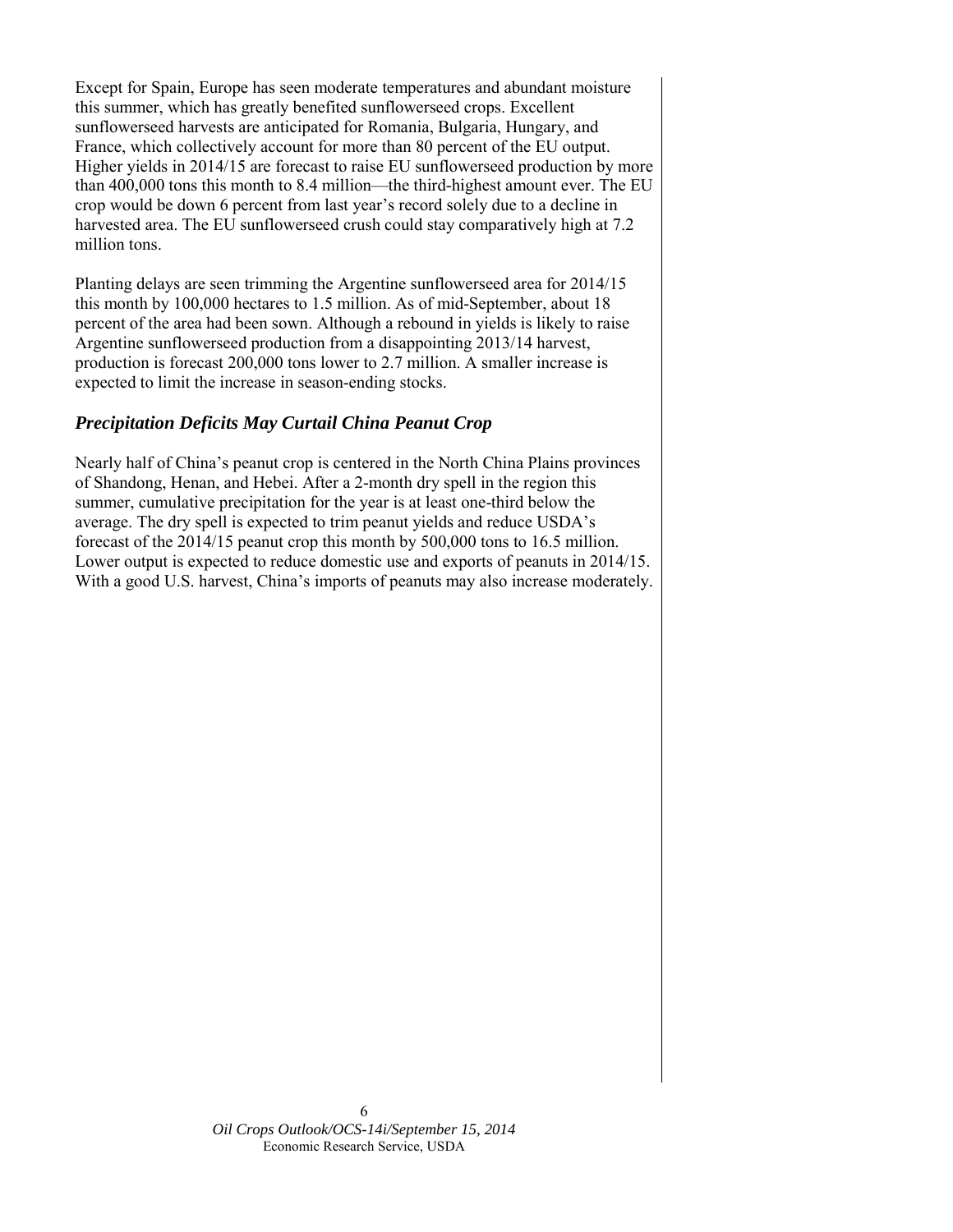#### **Contact Information**

Mark Ash, 202-694-5289, mash@ers.usda.gov Verna Daniels, (202) 694-5301, vblake@ers.usda.gov

#### **Subscription Information**

Subscribe to ERS e-mail notification service at http://www.ers.usda.gov/subscribe-to-ers-e-newsletters.aspx to receive timely notification of newsletter availability. Printed copies can be purchased from the USDA Order Desk by calling 1-800-363-2068 (specify the issue number)

To order printed copies of the five field crop newsletters—cotton and wool, feed, rice, oil crops, and wheat—as a series, specify series SUB-COR-4043

*Oil Crops Monthly Tables, (http://www.ers.usda.gov/publications/ocs-oil-cropsoutlook/)* 

*Oil Crops Chart Gallery, (http://www.ers.usda.gov/data-products/chart-gallery.aspx)* 

#### *Data*

Monthly tables from Oil Crops Outlook are available in Excel (.xls) spreadsheets at http://www.ers.usda.gov/publications/ocs-oil-crops-outlook/. These tables contain the latest data on the production, use, imports, exports, prices, and textile trade of cotton and other fibers.

#### *Recent Report*

Estimating the Substitution of Distillers' Grains for Corn and Soybean Meal in the U.S. Feed Complex http://www.ers.usda.gov/media/236568/fds11i01\_2\_.pdf.

Corn-based dry-mill ethanol production and that of its coproducts—notably distillers'dried grains with soluble (DDGS)—has surged in the past several years. The U.S. feed industry has focused on the size of this new feed source and its impact on the U.S. feed market, particularly the degree that DDGS substitute for corn and soybean meal in livestock/poultry diets and reduce ethanol's impact on the feed market. This study develops a method to estimate the potential use of U.S. DDGS and its substitutability for corn and soybean meal in U.S. feed rations.

## *Related Websites*

Oil Crops Outlook, http://usda.mannlib.cornell.edu/MannUsda/viewDocumentInfo.do?documentID=1288 WASDE, http://usda.mannlib.cornell.edu/MannUsda/viewDocumentInfo.do?documentID=1194 Oilseed Circular, http://www.fas.usda.gov/oilseeds\_arc.asp Soybeans and Oil Crops Topic, http://www.ers.usda.gov/topics/crops/soybeans-oil-crops.aspx

The U.S. Department of Agriculture (USDA) prohibits discrimination in all its programs and activities on the basis of race, color, national origin, age, disability, and, where applicable, sex, marital status, familial status, parental status, religion, sexual orientation, genetic information, political beliefs, reprisal, or because all or a part of an individual's income is derived from any public assistance program. (Not all prohibited bases apply to all programs.) Persons with disabilities who require alternative means for communication of program information (Braille, large print, audiotape, etc.) should contact USDA's TARGET Center at (202) 720-2600 (voice and TDD). To file a complaint of discrimination write to USDA, Director, Office of Civil Rights, 1400 Independence Avenue, S.W., Washington, D.C. 20250-9410 or call (800) 795- 3272 (voice) or (202) 720-6382 (TDD). USDA is an equal opportunity provider and employer.

## **E mail Notification**

Readers of ERS outlook reports have two ways they can receive an e-mail notice about release of reports and associated data.

• Receive timely notification (soon after the report is posted on the web) via USDA's Economics, Statistics and Market Information System (which is housed at Cornell University's Mann Library). Go to [http://usda.mannlib.cornell.edu/](http://usda.mannlib.cornell.edu/MannUsda/aboutEmailService.do) [MannUsda/aboutEmailService.do](http://usda.mannlib.cornell.edu/MannUsda/aboutEmailService.do) and follow the instructions to receive e-mail notices about ERS, Agricultural Marketing Service, National Agricultural Statistics Service, and World Agricultural Outlook Board products.

• Receive weekly notification (on Friday afternoon) via the ERS website. Go to http://www.ers.usda.gov/subscrib e-to-ers-e-newsletters.aspx and follow the instructions to receive notices about ERS outlook reports, Amber Waves magazine, and other reports and data products on specific topics. ERS also offers RSS (really simple syndication) feeds for all ERS products. Go to http://www.ers.usda.gov/rss/ to get started.

7 *Oil Crops Outlook*/OCS-14i/September 15, 2014 Economic Research Service, USDA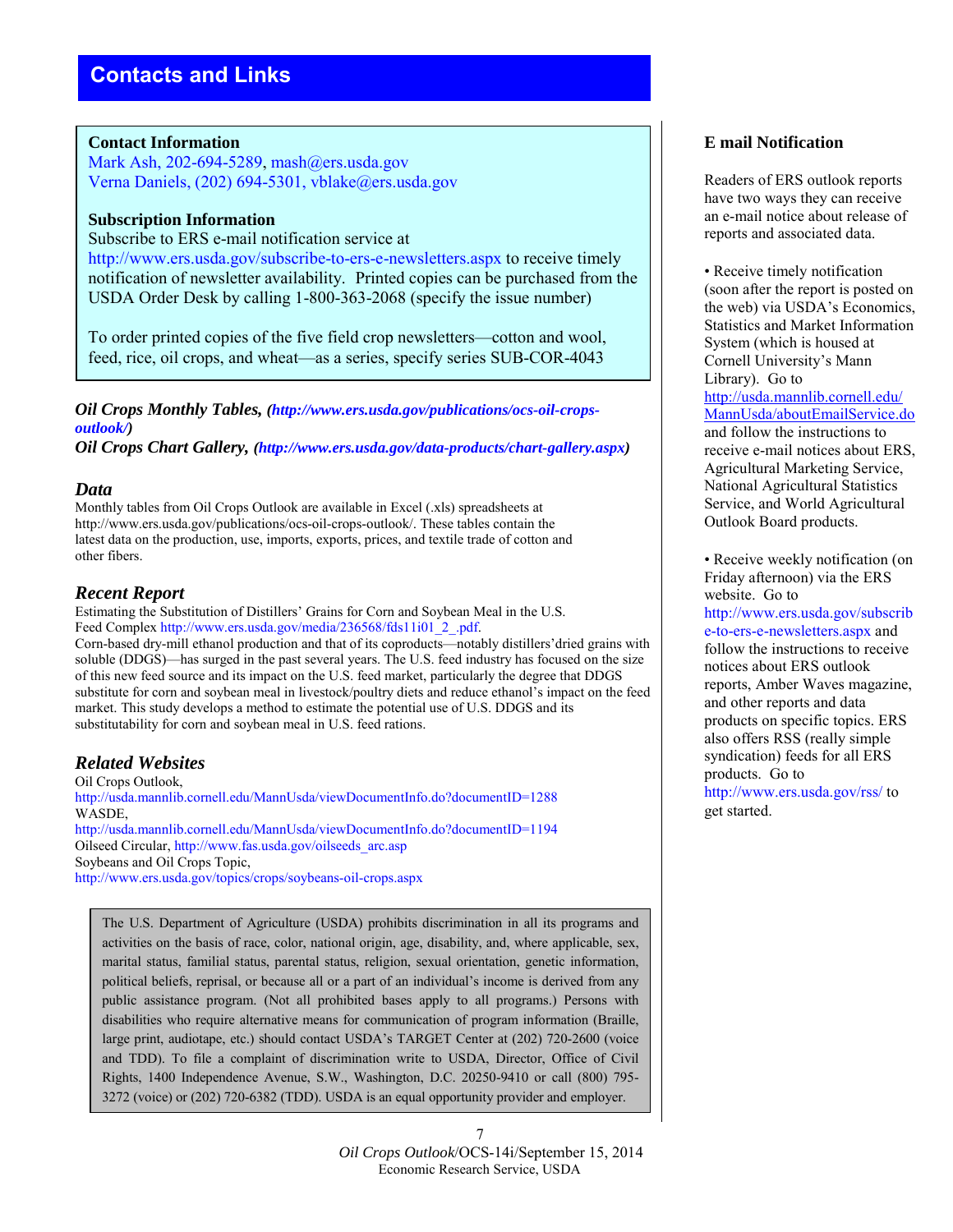#### Table 1--Soybeans: Annual U.S. supply and disappearance Yield Year beginning Planted Harvested Beginning Beginning Crush Seed & Ending<br>September 1 Seed Beginning September 1 Seed & Ending Crush Seed & Ending September 1 Seed & Ending September 1 September 1 stocks Production Imports Total residual Exports Total stocks *Bu./acre --------------------------------------------------Million bushels--------------------------------------------------* 2012/13<sup>1</sup> 77.2 76.2 39.8 169 3,034 41 3,243 1,689 97 1,317 3,103 141  $2013/14^2$   $76.5$   $75.9$   $43.3$   $141$   $3,289$   $80$   $3,509$   $1,730$   $4$   $1,645$   $3,379$   $130$  $2014/15^2$  84.8 84.1 46.6 130 3,913 15 4,058 1,770 113 1,700 3,583 475 *Million acres* Area Supply Use

#### Soybeans: Quarterly U.S. supply and disappearance

|                    |           | Supply             |      |         |                    | Use            |         |         |
|--------------------|-----------|--------------------|------|---------|--------------------|----------------|---------|---------|
|                    | Beginning |                    |      |         | Crush, seed        |                |         | Ending  |
|                    | stocks    | Production Imports |      | Total   | & residual         | <b>Exports</b> | Total   | stocks  |
|                    |           |                    |      |         | -Million bushels-- |                |         |         |
| 2012/13            |           |                    |      |         |                    |                |         |         |
| September-November | 169.4     | 3,033.6            | 4.3  | 3,207.2 | 622.7              | 618.3          | 1.241.1 | 1,966.2 |
| December-February  | 1,966.2   | $\overline{a}$     | 4.7  | 1,970.9 | 453.5              | 519.3          | 972.9   | 998.0   |
| March-May          | 998.0     | $\overline{a}$     | 7.8  | 1,005.9 | 442.3              | 128.9          | 571.2   | 434.7   |
| June-August        | 434.7     | $---$              | 23.7 | 458.4   | 267.3              | 50.5           | 317.8   | 140.6   |
| Total              |           | 3,033.6            | 40.5 | 3,243.5 | 1,785.8            | 1,317.1        | 3,102.9 |         |
| 2013/14            |           |                    |      |         |                    |                |         |         |
| September-November | 140.6     | 3,288.8            | 7.5  | 3,436.8 | 606.6              | 676.6          | 1,283.2 | 2,153.6 |
| December-February  | 2,153.6   | $---$              | 8.4  | 2,162.0 | 448.0              | 720.2          | 1,168.2 | 993.8   |
| March-May          | 993.8     | $---$              | 18.6 | 1,012.4 | 414.8              | 192.5          | 607.2   | 405.2   |
| Total to date      |           | 3,288.8            | 34.4 | 3,463.8 | 1,469.4            | 1,589.3        | 3,058.6 |         |

<sup>1</sup> Estimated. <sup>2</sup> Forecast. Note: 1 metric ton equals 36.744 bushels and 1 acre equals 2.471 hectares.<br>Sources: USDA, National Agricultural Statistics Service, Crop Production and Grain Stocks and U.S. Department of Comme *Foreign Trade Statistics.*

#### Table 2--Soybean meal: U.S. supply and disappearance

|                                       |        |                    | Supply |        |                  | Disappearance  |        |                  |
|---------------------------------------|--------|--------------------|--------|--------|------------------|----------------|--------|------------------|
| Year beginning Beginning<br>October 1 | stocks | Production Imports |        | Total  | Domestic         | <b>Exports</b> | Total  | Ending<br>stocks |
|                                       |        |                    |        |        | 1.000 short tons |                |        |                  |
| $2012/13$ <sup>1</sup>                | 300    | 39.875             | 245    | 40 420 | 29.031           | 11.114         | 40.145 | 275              |
| $2013/14^2$                           | 275    | 40.975             | 350    | 41.600 | 29.700           | 11.600         | 41.300 | 300              |
| $2014/15^2$                           | 300    | 42.035             | 165    | 42.500 | 30.200           | 12.000         | 42.200 | 300              |

<sup>1</sup> Estimated. <sup>2</sup> Forecast. Note: 1 metric ton equals 1.10231 short tons.<br>Source: USDA, World Agricultural Outlook Board, *World Agricultural Supply and Demand Estimates*.

#### Table 3--Soybean oil: U.S. supply and disappearance

|                        |           |                    | Supply |        |                |                  | Disappearance |         |        |        |
|------------------------|-----------|--------------------|--------|--------|----------------|------------------|---------------|---------|--------|--------|
| Year beginning         | Beginning | Production Imports |        | Total  |                | Domestic         |               | Exports | Total  | Ending |
| October 1              | stocks    |                    |        |        | Total          | <b>Biodiesel</b> | Food          |         |        | stocks |
|                        |           |                    |        |        | Million pounds |                  |               |         |        |        |
| $2012/13$ <sup>1</sup> | 2.540     | 19.820             | 196    | 22.556 | 18.686         | 4.689            | 13.997        | 2.164   | 20.851 | 1.705  |
| $2013/14^2$            | 1.705     | 20.215             | 165    | 22.085 | 18.750         | 4.800            | 13.950        | 1.900   | 20.650 | 1.435  |
| $2014/15^2$            | 1.435     | 20.445             | 160    | 22.040 | 18.200         | 4.800            | 13.400        | 2.100   | 20.300 | 1.740  |

<sup>1</sup> Estimated. <sup>2</sup> Forecast. Note: 1 metric ton equals 2,204.622 pounds.<br>Source: USDA, World Agricultural Outlook Board, *World Agricultural Supply and Demand Estimates*.

Last update: 9/12/2014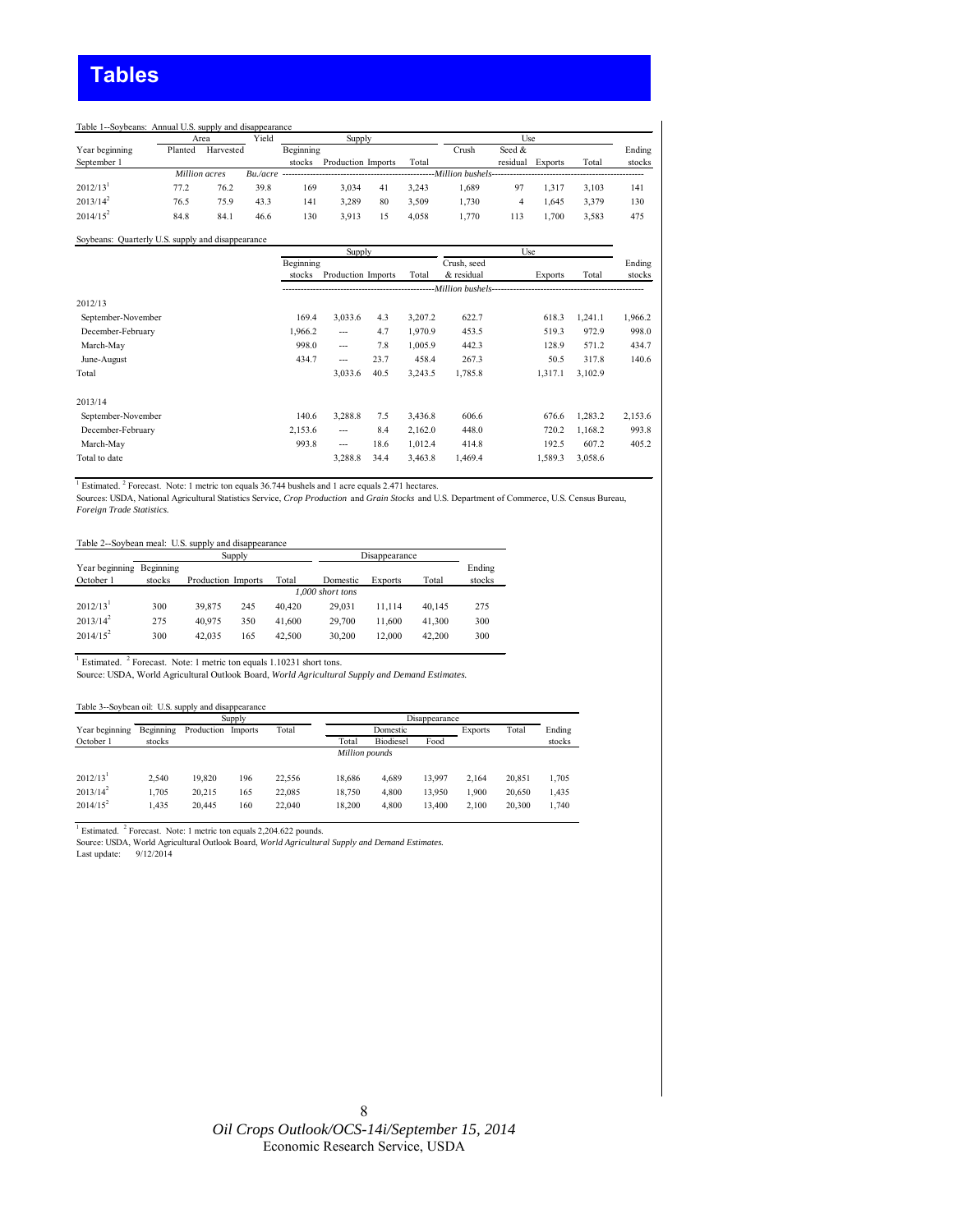# **Tables**

#### Table 4--Cottonseed: U.S. supply and disappearance

|                                               |           |            | Supply  |       |                                                                                                           | Disappearance  |       |       |        |
|-----------------------------------------------|-----------|------------|---------|-------|-----------------------------------------------------------------------------------------------------------|----------------|-------|-------|--------|
| Year beginning                                | Beginning |            |         |       |                                                                                                           |                |       |       | Ending |
| August 1                                      | stocks    | Production | Imports | Total | Crush                                                                                                     | <b>Exports</b> | Other | Total | stocks |
|                                               |           |            |         |       | 1,000 short tons                                                                                          |                |       |       |        |
| 2012/13 <sup>1</sup>                          | 430       | 5.666      | 182     | 6,278 | 2,500                                                                                                     | 191            | 3,094 | 5,786 | 492    |
| $2013/14^2$                                   | 492       | 4.203      | 198     | 4,893 | 2.000                                                                                                     | 219            | 2.250 | 4.468 | 425    |
| $2014/15^2$                                   | 425       | 5.464      | 0       | 5,889 | 2.400                                                                                                     | 290            | 2.750 | 5,440 | 449    |
| $1$ Estimated. $2$ Forecast.                  |           |            |         |       |                                                                                                           |                |       |       |        |
|                                               |           |            |         |       | Sources: USDA, National Agricultural Statistics Service, Crop Production and U.S. Department of Commerce, |                |       |       |        |
| U.S. Census Bureau, Foreign Trade Statistics. |           |            |         |       |                                                                                                           |                |       |       |        |

#### Table 5--Cottonseed meal: U.S. supply and disappearance

|                                                          |           |            | Supply       |                  |          | Disappearance  |       |        |
|----------------------------------------------------------|-----------|------------|--------------|------------------|----------|----------------|-------|--------|
| Year beginning                                           | Beginning |            |              |                  |          |                |       | Ending |
| October 1                                                | stocks    | Production | Imports      | Total            | Domestic | <b>Exports</b> | Total | stocks |
|                                                          |           |            |              | 1,000 short tons |          |                |       |        |
| $2012/13$ <sup>1</sup>                                   | 50        | 1.125      | $\mathbf{0}$ | 1.175            | 1.012    | 113            | 1.125 | 50     |
| $2013/14^2$                                              | 50        | 900        | $\bf{0}$     | 950              | 815      | 85             | 900   | 50     |
| $2014/15^2$                                              | 50        | 1.080      | $\mathbf{0}$ | 1.130            | 975      | 105            | 1,080 | 50     |
| <sup>1</sup> Estimated. <sup>2</sup> Forecast.           |           |            |              |                  |          |                |       |        |
| Source: USDA, Foreign Agricultural Service, PS&D Online. |           |            |              |                  |          |                |       |        |

Table 6--Cottonseed oil: U.S. supply and disappearance

|                        |           |            | Supply  |                |          | Disappearance  |       |        |
|------------------------|-----------|------------|---------|----------------|----------|----------------|-------|--------|
| Year beginning         | Beginning |            |         |                |          |                |       | Ending |
| October 1              | stocks    | Production | Imports | Total          | Domestic | <b>Exports</b> | Total | stocks |
|                        |           |            |         | Million pounds |          |                |       |        |
|                        |           |            |         |                |          |                |       |        |
| $2012/13$ <sup>1</sup> | 100       | 800        | 20      | 920            | 599      | 221            | 820   | 100    |
| $2013/14^2$            | 100       | 630        | 31      | 761            | 507      | 154            | 661   | 100    |
| $2014/15^2$<br>$\sim$  | 100       | 770        | 20      | 890            | 585      | 205            | 790   | 100    |

<sup>1</sup> Estimated. <sup>2</sup> Forecast.<br>Source: USDA, Foreign Agricultural Service, *PS&D Online.* 

#### Table 7--Peanuts: U.S. supply and disappearance

|                        |         | Area          | Yield       |           | Supply     |         |       |                |           | Disappearance |         |           |        |
|------------------------|---------|---------------|-------------|-----------|------------|---------|-------|----------------|-----------|---------------|---------|-----------|--------|
| Year beginning         | Planted | Harvested     |             | Beginning |            |         |       | Domestic       |           | Seed and      |         |           | Ending |
| August 1               |         |               |             | stocks    | Production | Imports | Total | food           | <br>Crush | residual      | Exports | Total     | stocks |
|                        |         | $1.000$ acres | Pounds/acre |           |            |         |       | Million pounds |           |               |         |           |        |
|                        |         |               |             |           |            |         |       |                |           |               |         |           |        |
| $2012/13$ <sup>1</sup> | .638    | .604          | 4.217       | .003      | 6.763      | 119     | 7.885 | 2.735          | 656       | 528           | .195    | 5.115     | 2.771  |
| $2013/14^2$            | .067    | 1.042         | 4.006       | 2.771     | 4.174      | 88      | 7,033 | 2.886          | 663       | 530           | .096    | 75<br>5.1 | 1.858  |
| $2014/15^2$            | .342    | .307          | 3.800       | .858      | 4.967      | 65      | 6.890 | 2.939          | 601       | 498           | .000    | 5.038     | 1.852  |

<sup>1</sup> Estimated. <sup>2</sup> Forecast.

Sources: USDA, National Agricultural Statistics Service*, Crop Production and Peanut Stocks and Processing,* and U.S. Department of Commerce*,*<br>U.S. Census Bureau, *Foreign Trade Statistics.*<br>Last update: 9/12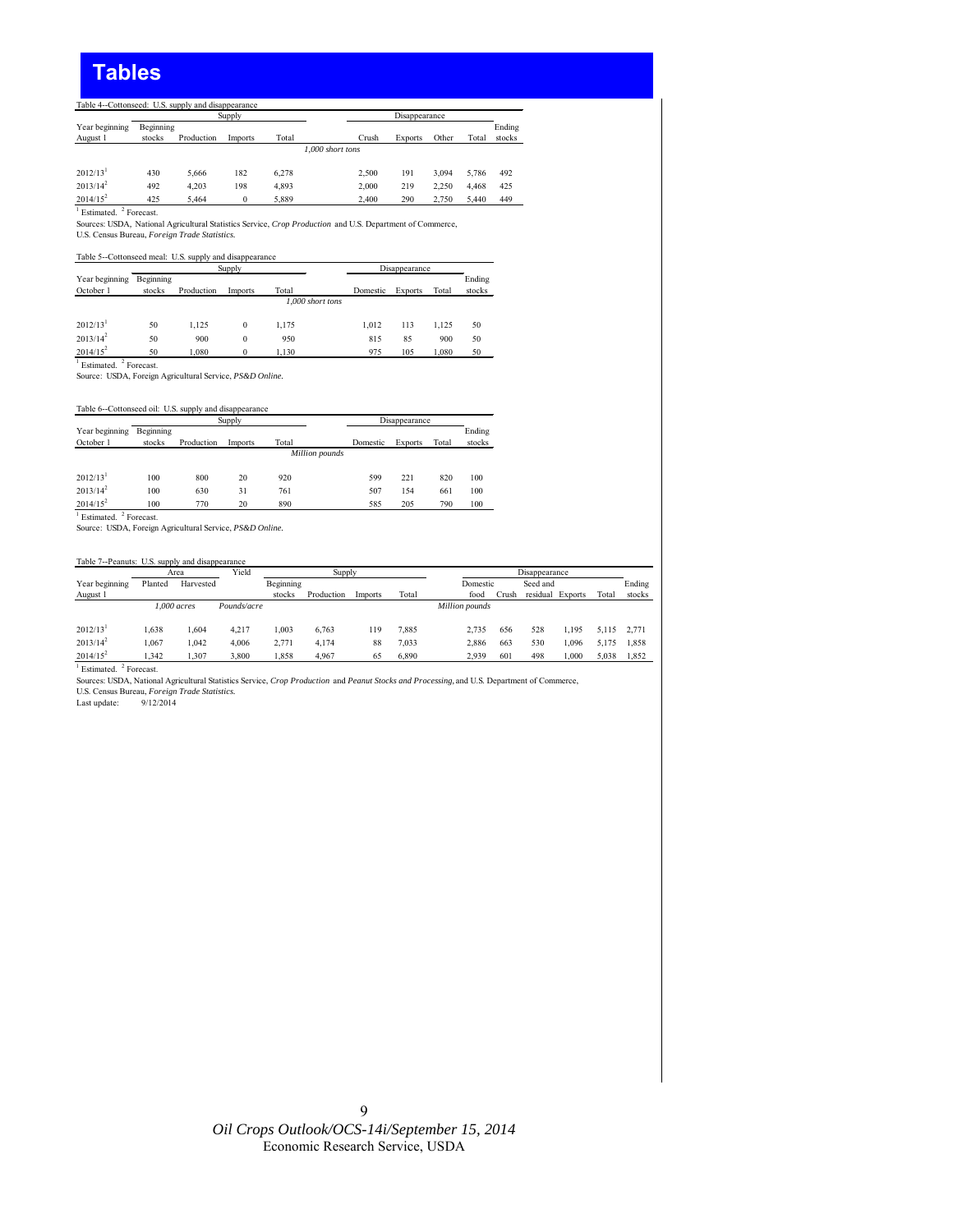| Table 8--Oilseed prices received by U.S. farmers |  |  |
|--------------------------------------------------|--|--|
|--------------------------------------------------|--|--|

| Marketing                    | Soybeans <sup>2</sup> |              | Cottonseed <sup>3</sup> Sunflowerseed <sup>2</sup> | Canola <sup>4</sup>       | Peanuts <sup>3</sup>    | Flaxseed <sup>4</sup> |
|------------------------------|-----------------------|--------------|----------------------------------------------------|---------------------------|-------------------------|-----------------------|
| year                         |                       |              |                                                    |                           |                         |                       |
|                              | \$/bushel             | \$/short ton | $\frac{C}{V}$                                      | $\sqrt{$}$ / $\sqrt{$}$ . | Cents/pound             | \$/bushel             |
| 2004/05                      | 5.74                  | 107.00       | 13.70                                              | 10.70                     | 18.90                   | 8.07                  |
| 2005/06                      | 5.66                  | 96.00        | 12.10                                              | 9.62                      | 17.30                   | 5.94                  |
| 2006/07                      | 6.43                  | 111.00       | 14.50                                              | 11.90                     | 17.70                   | 5.80                  |
| 2007/08                      | 10.10                 | 162.00       | 21.70                                              | 18.30                     | 20.50                   | 13.00                 |
| 2008/09                      | 9.97                  | 223.00       | 21.80                                              | 18.70                     | 23.00                   | 12.70                 |
| 2009/10                      | 9.59                  | 158.00       | 15.10                                              | 16.20                     | 21.70                   | 8.15                  |
| 2010/11                      | 11.30                 | 161.00       | 23.30                                              | 19.30                     | 22.50                   | 12.20                 |
| 2011/12                      | 12.50                 | 260.00       | 29.10                                              | 24.00                     | 31.80                   | 13.90                 |
| 2012/13                      | 14.40                 | 252.00       | 25.40                                              | 26.50                     | 30.10                   | 13.80                 |
| $2013/14^{1}$                | 13.00                 | 248.00       | 21.50                                              | 20.60                     | 24.90                   | 13.80                 |
| $2014/15$ <sup>1</sup>       | 9.00-11.00            | 195-235      | 19.60-22.90                                        | 15.75-19.05               | 17.35-20.65 12.00-14.00 |                       |
| 2012/13                      |                       |              |                                                    |                           |                         |                       |
| September                    | 14.30                 | 254.00       | 28.90                                              | 26.50                     | 35.20                   | 13.30                 |
| October                      | 14.20                 | 254.00       | 26.30                                              | 27.00                     | 33.70                   | 13.60                 |
| November                     | 14.30                 | 255.00       | 26.70                                              | 26.70                     | 32.60                   | 14.10                 |
| December                     | 14.30                 | 252.00       | 24.80                                              | 27.10                     | 36.90                   | 13.80                 |
| January                      | 14.30                 | 249.00       | 26.30                                              | 26.80                     | 31.20                   | 13.70                 |
| February                     | 14.60                 | 217.00       | 26.10                                              | 27.80                     | 28.20                   | 14.30                 |
| March                        | 14.60                 | NA           | 24.60                                              | 27.30                     | 27.80                   | 14.40                 |
| April                        | 14.40                 | NA           | 24.80                                              | 27.50                     | 26.80                   | 14.90                 |
| May                          | 14.90                 | NA           | 24.00                                              | 28.00                     | 27.10                   | 15.40                 |
| June                         | 15.10                 | NA           | 24.40                                              | 27.40                     | 27.00                   | 15.20                 |
| July                         | 15.30                 | NA           | 23.70                                              | 26.20                     | 24.70                   | 15.10                 |
| August                       | 14.10                 | NA           | 23.70                                              | 22.20                     | 25.10                   | 14.90                 |
| 2013/14                      |                       |              |                                                    |                           |                         |                       |
| September                    | 13.30                 | 190.00       | 22.60                                              | 20.70                     | 25.30                   | 13.10                 |
| October                      | 12.50                 | 281.00       | 23.00                                              | 21.00                     | 26.00                   | 13.50                 |
| November                     | 12.70                 | 248.00       | 20.80                                              | 20.40                     | 26.60                   | 13.40                 |
| December                     | 13.00                 | 246.00       | 18.80                                              | 21.20                     | 24.60                   | 13.50                 |
| January                      | 12.90                 | 230.00       | 20.30                                              | 18.40                     | 25.40                   | 13.30                 |
| February                     | 13.20                 | 227.00       | 22.90                                              | 18.50                     | 24.30                   | 13.80                 |
| March                        | 13.70                 | NA           | 21.50                                              | 18.40                     | 25.00                   | 13.50                 |
| April                        | 14.30                 | NA           | 22.30                                              | 19.30                     | 24.20                   | 13.90                 |
| May                          | 14.40                 | NA           | 24.10                                              | 21.70                     | 23.70                   | 14.90                 |
| June                         | 14.40                 | NA           | 22.70                                              | 20.90                     | 20.00                   | 14.40                 |
| July                         | 13.10                 | <b>NA</b>    | 22.10                                              | 20.70                     | 21.70                   | 14.00                 |
| August <sup>1</sup>          | 12.20                 | <b>NA</b>    | 20.50                                              | 18.00                     | <b>NA</b>               | 13.50                 |
| $\mathbf{1}$<br>Preliminary. | $2$ September-August. |              | <sup>3</sup> August-July.<br>$4$ July-June.        |                           |                         |                       |

NA = Not available. cwt.=hundredweight.

Source: USDA, National Agricultural Statistics Service, *Agricultural Prices.*  Last update: 9/12/2014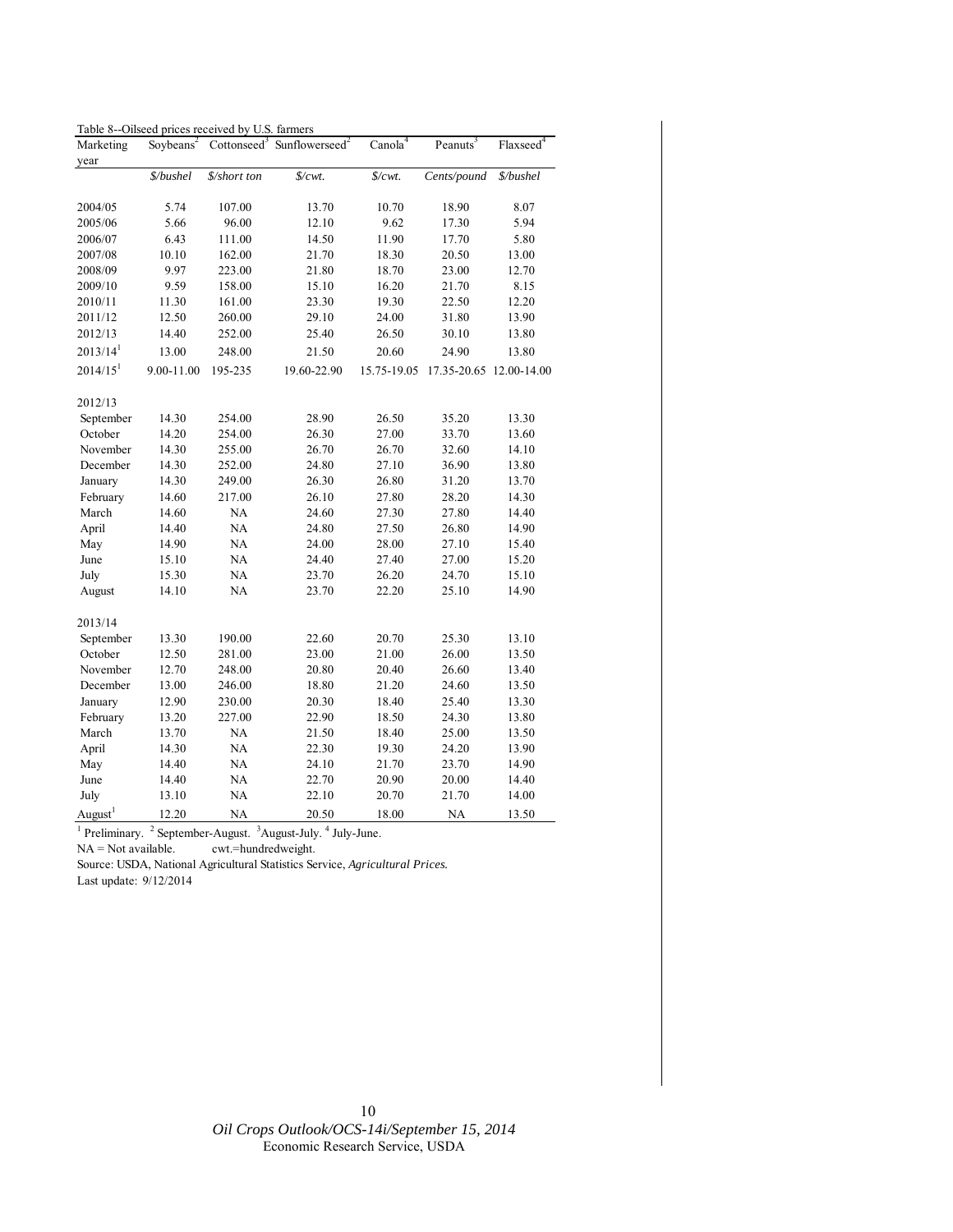| Corn<br>Edible<br>Soybean<br>Cottonseed Sunflowerseed<br>Canola<br>Peanut<br>Marketing<br>oil $^4\,$<br>$t$ allow <sup>6</sup><br>oil <sup>2</sup><br>oil <sup>3</sup><br>oil <sup>4</sup><br>oil <sup>5</sup><br>oil <sup>6</sup><br>year<br>Cents/pound<br>30.78<br>2004/05<br>23.01<br>28.01<br>43.71<br>53.63<br>27.86<br>21.80<br>18.48<br>23.41<br>31.00<br>25.18<br>2005/06<br>29.47<br>40.64<br>44.48<br>21.74<br>18.16<br>31.02<br>35.70<br>58.03<br>40.57<br>52.99<br>31.80<br>28.43<br>2006/07<br>27.32<br>2007/08<br>52.03<br>73.56<br>91.15<br>65.64<br>94.53<br>69.40<br>40.85<br>41.68<br>2008/09<br>32.16<br>37.10<br>39.54<br>78.49<br>32.75<br>26.72<br>25.47<br>50.24<br>35.95<br>42.88<br>39.29<br>31.99<br>2009/10<br>40.27<br>52.80<br>59.62<br>32.26<br>2010/11<br>53.20<br>54.50<br>86.12<br>58.68<br>77.24<br>60.76<br>51.52<br>51.34 |  | Table 9--U.S. vegetable oil and fats prices |  |  |                   |  |
|----------------------------------------------------------------------------------------------------------------------------------------------------------------------------------------------------------------------------------------------------------------------------------------------------------------------------------------------------------------------------------------------------------------------------------------------------------------------------------------------------------------------------------------------------------------------------------------------------------------------------------------------------------------------------------------------------------------------------------------------------------------------------------------------------------------------------------------------------------------|--|---------------------------------------------|--|--|-------------------|--|
|                                                                                                                                                                                                                                                                                                                                                                                                                                                                                                                                                                                                                                                                                                                                                                                                                                                                |  |                                             |  |  | Lard <sup>6</sup> |  |
|                                                                                                                                                                                                                                                                                                                                                                                                                                                                                                                                                                                                                                                                                                                                                                                                                                                                |  |                                             |  |  |                   |  |
|                                                                                                                                                                                                                                                                                                                                                                                                                                                                                                                                                                                                                                                                                                                                                                                                                                                                |  |                                             |  |  |                   |  |
|                                                                                                                                                                                                                                                                                                                                                                                                                                                                                                                                                                                                                                                                                                                                                                                                                                                                |  |                                             |  |  |                   |  |
|                                                                                                                                                                                                                                                                                                                                                                                                                                                                                                                                                                                                                                                                                                                                                                                                                                                                |  |                                             |  |  |                   |  |
|                                                                                                                                                                                                                                                                                                                                                                                                                                                                                                                                                                                                                                                                                                                                                                                                                                                                |  |                                             |  |  |                   |  |
|                                                                                                                                                                                                                                                                                                                                                                                                                                                                                                                                                                                                                                                                                                                                                                                                                                                                |  |                                             |  |  |                   |  |
|                                                                                                                                                                                                                                                                                                                                                                                                                                                                                                                                                                                                                                                                                                                                                                                                                                                                |  |                                             |  |  |                   |  |
|                                                                                                                                                                                                                                                                                                                                                                                                                                                                                                                                                                                                                                                                                                                                                                                                                                                                |  |                                             |  |  |                   |  |
|                                                                                                                                                                                                                                                                                                                                                                                                                                                                                                                                                                                                                                                                                                                                                                                                                                                                |  |                                             |  |  |                   |  |
|                                                                                                                                                                                                                                                                                                                                                                                                                                                                                                                                                                                                                                                                                                                                                                                                                                                                |  |                                             |  |  |                   |  |
| 56.09<br>2011/12<br>51.90<br>53.22<br>83.20<br>57.19<br>100.15<br>48.11<br>50.33                                                                                                                                                                                                                                                                                                                                                                                                                                                                                                                                                                                                                                                                                                                                                                               |  |                                             |  |  |                   |  |
| 2012/13<br>47.13<br>48.60<br>65.87<br>56.17<br>91.83<br>46.66<br>39.64<br>43.24                                                                                                                                                                                                                                                                                                                                                                                                                                                                                                                                                                                                                                                                                                                                                                                |  |                                             |  |  |                   |  |
| $2013/14^{1}$<br>38.25<br>59.00<br>43.75<br>68.23<br>39.75<br>63.75<br>43.50<br>40.00                                                                                                                                                                                                                                                                                                                                                                                                                                                                                                                                                                                                                                                                                                                                                                          |  |                                             |  |  |                   |  |
| $2014/15$ <sup>1</sup><br>34.0-38.0<br>38.0-42.0<br>53.0-57.0<br>39.5-43.5<br>62.0-66.0<br>35.5-39.5<br>37.0-41.0<br>32.0-36.0                                                                                                                                                                                                                                                                                                                                                                                                                                                                                                                                                                                                                                                                                                                                 |  |                                             |  |  |                   |  |
| 2012/13                                                                                                                                                                                                                                                                                                                                                                                                                                                                                                                                                                                                                                                                                                                                                                                                                                                        |  |                                             |  |  |                   |  |
| October<br>49.31<br>51.31<br>74.00<br>57.50<br>103.00<br>54.75<br>51.60<br>42.27                                                                                                                                                                                                                                                                                                                                                                                                                                                                                                                                                                                                                                                                                                                                                                               |  |                                             |  |  |                   |  |
| 46.27<br>49.05<br>58.20<br>99.90<br>51.93<br>57.00<br>37.15<br>November<br>70.30                                                                                                                                                                                                                                                                                                                                                                                                                                                                                                                                                                                                                                                                                                                                                                               |  |                                             |  |  |                   |  |
| 47.16<br>98.56<br>NA<br>40.92<br>December<br>50.06<br>67.50<br>57.13<br>50.63                                                                                                                                                                                                                                                                                                                                                                                                                                                                                                                                                                                                                                                                                                                                                                                  |  |                                             |  |  |                   |  |
| 57.19<br>96.75<br>48.85<br>50.94<br>65.25<br>52.06<br>52.45<br>43.50<br>January                                                                                                                                                                                                                                                                                                                                                                                                                                                                                                                                                                                                                                                                                                                                                                                |  |                                             |  |  |                   |  |
| 65.00<br>59.38<br>86.00<br>51.71<br>45.56<br>February<br>49.33<br>51.56<br>41.93                                                                                                                                                                                                                                                                                                                                                                                                                                                                                                                                                                                                                                                                                                                                                                               |  |                                             |  |  |                   |  |
| 50.20<br>58.95<br>NA<br>March<br>48.62<br>64.60<br>79.05<br>47.76<br>45.00                                                                                                                                                                                                                                                                                                                                                                                                                                                                                                                                                                                                                                                                                                                                                                                     |  |                                             |  |  |                   |  |
| 49.28<br>49.94<br>64.00<br>60.44<br>77.50<br>47.06<br>43.50<br>43.50<br>April                                                                                                                                                                                                                                                                                                                                                                                                                                                                                                                                                                                                                                                                                                                                                                                  |  |                                             |  |  |                   |  |
| 80.00<br>44.50<br>May<br>49.31<br>49.75<br>64.00<br>60.45<br>45.23<br>43.86                                                                                                                                                                                                                                                                                                                                                                                                                                                                                                                                                                                                                                                                                                                                                                                    |  |                                             |  |  |                   |  |
| 47.84<br>82.75<br>42.50<br>48.50<br>June<br>48.25<br>64.00<br>57.50<br>48.44                                                                                                                                                                                                                                                                                                                                                                                                                                                                                                                                                                                                                                                                                                                                                                                   |  |                                             |  |  |                   |  |
| July<br>45.19<br>46.19<br>64.00<br>53.25<br>84.00<br>38.91<br>53.25<br>49.13                                                                                                                                                                                                                                                                                                                                                                                                                                                                                                                                                                                                                                                                                                                                                                                   |  |                                             |  |  |                   |  |
| 42.33<br>48.05<br>83.00<br>38.93<br>56.89<br>August<br>43.10<br>64.00<br>43.18                                                                                                                                                                                                                                                                                                                                                                                                                                                                                                                                                                                                                                                                                                                                                                                 |  |                                             |  |  |                   |  |
| 42.12<br>42.81<br>46.00<br>82.00<br>38.46<br>September<br>63.75<br>64.78<br>40.02                                                                                                                                                                                                                                                                                                                                                                                                                                                                                                                                                                                                                                                                                                                                                                              |  |                                             |  |  |                   |  |
| 2013/14                                                                                                                                                                                                                                                                                                                                                                                                                                                                                                                                                                                                                                                                                                                                                                                                                                                        |  |                                             |  |  |                   |  |
| October<br>39.66<br>41.19<br>60.50<br>44.88<br>81.00<br>37.85<br>43.00<br>33.17                                                                                                                                                                                                                                                                                                                                                                                                                                                                                                                                                                                                                                                                                                                                                                                |  |                                             |  |  |                   |  |
| 38.79<br>39.58<br>42.05<br>57.40<br>45.05<br>78.70<br>48.00<br>38.88<br>November                                                                                                                                                                                                                                                                                                                                                                                                                                                                                                                                                                                                                                                                                                                                                                               |  |                                             |  |  |                   |  |
| December<br>37.63<br>43.19<br>57.00<br>42.63<br>75.38<br>38.31<br>41.50<br>39.62                                                                                                                                                                                                                                                                                                                                                                                                                                                                                                                                                                                                                                                                                                                                                                               |  |                                             |  |  |                   |  |
| 34.95<br>47.10<br>57.00<br>39.75<br>65.70<br>38.79<br>33.00<br>35.84<br>January                                                                                                                                                                                                                                                                                                                                                                                                                                                                                                                                                                                                                                                                                                                                                                                |  |                                             |  |  |                   |  |
| February<br>37.11<br>57.81<br>57.00<br>42.56<br>62.06<br>41.07<br>38.00<br>35.67                                                                                                                                                                                                                                                                                                                                                                                                                                                                                                                                                                                                                                                                                                                                                                               |  |                                             |  |  |                   |  |
| 40.82<br>March<br>69.94<br>58.00<br>45.75<br>59.06<br>43.19<br>40.67<br>41.63                                                                                                                                                                                                                                                                                                                                                                                                                                                                                                                                                                                                                                                                                                                                                                                  |  |                                             |  |  |                   |  |
| April<br>41.87<br>75.00<br>47.63<br>57.75<br>41.94<br>53.00<br>45.50<br>59.00                                                                                                                                                                                                                                                                                                                                                                                                                                                                                                                                                                                                                                                                                                                                                                                  |  |                                             |  |  |                   |  |
| May<br>40.68<br>84.25<br>59.00<br>47.50<br>57.20<br>41.02<br>NA<br>47.00                                                                                                                                                                                                                                                                                                                                                                                                                                                                                                                                                                                                                                                                                                                                                                                       |  |                                             |  |  |                   |  |
| June<br>39.84<br>83.31<br>57.50<br>46.00<br>58.25<br>40.01<br>45.00<br>42.00                                                                                                                                                                                                                                                                                                                                                                                                                                                                                                                                                                                                                                                                                                                                                                                   |  |                                             |  |  |                   |  |
| NA<br>July<br>37.60<br>73.15<br>61.00<br>58.63<br>39.02<br>43.63<br>40.83                                                                                                                                                                                                                                                                                                                                                                                                                                                                                                                                                                                                                                                                                                                                                                                      |  |                                             |  |  |                   |  |
| August <sup>1</sup><br>35.04<br>63.00<br>40.10<br>62.80<br>38.00<br>46.50<br>40.90<br>61.25                                                                                                                                                                                                                                                                                                                                                                                                                                                                                                                                                                                                                                                                                                                                                                    |  |                                             |  |  |                   |  |

<sup>1</sup> Preliminary. <sup>2</sup> Decatur, IL. <sup>3</sup> PBSY Greenwood, MS. <sup>4</sup> Midwest. <sup>5</sup> Southeast mills. <sup>6</sup> Chicago.  $NA = Not available.$ 

Sources: USDA, Agricultural Marketing Service, *Monthly Feedstuff Prices* and *Milling and Baking News.*  Last update: 9/12/2014